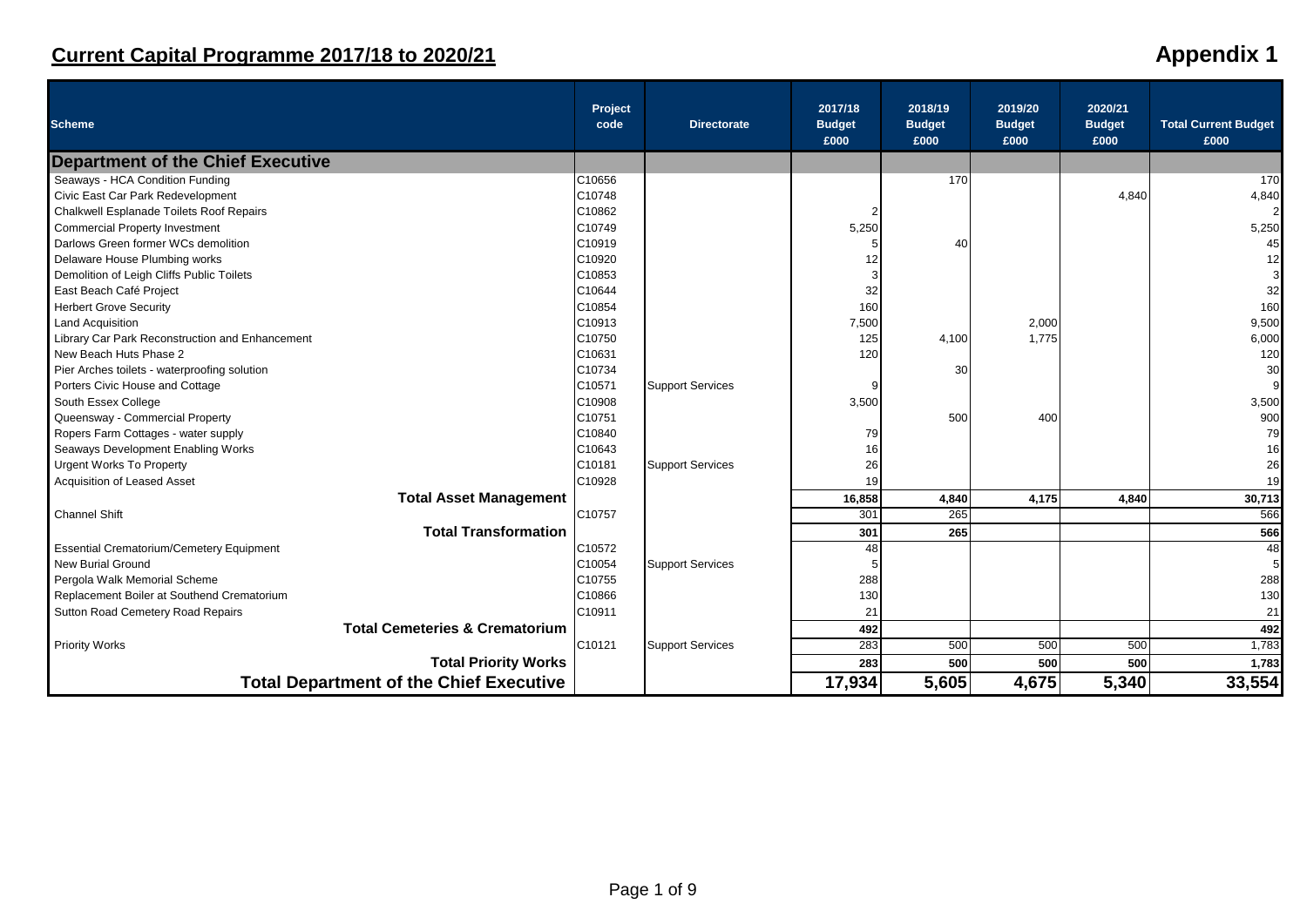| <b>Scheme</b>                                        | Project<br>code | <b>Directorate</b>        | 2017/18<br><b>Budget</b><br>£000 | 2018/19<br><b>Budget</b><br>£000 | 2019/20<br><b>Budget</b><br>£000 | 2020/21<br><b>Budget</b><br>£000 | <b>Total Current Budget</b><br>£000 |
|------------------------------------------------------|-----------------|---------------------------|----------------------------------|----------------------------------|----------------------------------|----------------------------------|-------------------------------------|
| <b>Department for People</b>                         |                 |                           |                                  |                                  |                                  |                                  |                                     |
| <b>Community Capacity</b>                            | C10526          | Adult & Com Servs         | 450                              |                                  |                                  |                                  | 450                                 |
| Dementia Friendly Environments                       | C10598          |                           | 27                               |                                  |                                  |                                  | 27                                  |
| Learning Management System                           | C10929          |                           | 70                               | 50                               |                                  |                                  | 120                                 |
| Mental Health Funding Stream                         | C10184          |                           |                                  | 36                               |                                  |                                  | 36                                  |
| <b>Transforming Care Housing</b>                     | C10689          |                           |                                  | 163                              |                                  |                                  | 163                                 |
| LATC - Delaware and Priory                           | C10621          | Children & Learning       | 150                              | 5,094                            | 6,300                            |                                  | 11,544                              |
| <b>Total Adult Social Care</b>                       |                 |                           | 697                              | 5,343                            | 6,300                            |                                  | 12,340                              |
| <b>Disabled Facilities Grant</b>                     | C10145          | Adult & Com Servs         | 1,500                            | 1,353                            |                                  |                                  | 2,853                               |
| <b>Empty Dwelling Management</b>                     | C10020          | Adult & Com Servs         |                                  | 357                              |                                  |                                  | 357                                 |
| PSH Works in Default - Enforcement Work              | C10503          | Adult & Com Servs         |                                  | 138                              |                                  |                                  | 138                                 |
| <b>Private Sector Renewal</b>                        | C10146          | Adult & Com Servs         | 10                               | 615                              | 450                              |                                  | 1,075                               |
| <b>Total General Fund Housing</b>                    |                 |                           | 1,510                            | 2,463                            | 450                              |                                  | 4,423                               |
| S106 3 Acacia Drive 1401434FULM - affordable housing | C10857          |                           |                                  | 177                              |                                  |                                  | 177                                 |
| S106 Essex House 1600116DOV - affordable housing     | C10852          |                           |                                  | 320                              |                                  |                                  | 320                                 |
| <b>Total Housing S106 Agreements</b>                 |                 |                           |                                  | 497                              |                                  |                                  | 497                                 |
| AHDC Short Breaks for Disabled Children              | C10282          | Children & Learning       |                                  | 64                               |                                  |                                  | 64                                  |
| <b>Total Children &amp; Learning Other Schemes</b>   |                 |                           |                                  | 64                               |                                  |                                  | 64                                  |
| S106 3-5 High Street - Education                     | C10916          |                           |                                  | q                                |                                  |                                  | 9                                   |
| S106 Albany Court 1500369AMDT - education            | C10841          |                           |                                  | 44                               |                                  |                                  | 44                                  |
| S106 Bellway Prittlebrook - education                | C10724          | Enterprise, Tourism & Env |                                  | 623                              |                                  |                                  | 623                                 |
| S106 Former Balmoral 1400914FULM - education         | C10860          |                           |                                  | 22                               |                                  |                                  | 22                                  |
| <b>Total Education S106 Agreements</b>               |                 |                           |                                  | 698                              |                                  |                                  | 698                                 |
| Bournes Green Junior Boiler                          | C10868          |                           | 135                              |                                  |                                  |                                  | 135                                 |
| Chalkwell Infants Main Building Windows              | C10870          |                           | 80                               |                                  |                                  |                                  | 80                                  |
| Earls Hall Ducts and Pipework                        | C10711          |                           | 68                               |                                  |                                  |                                  | 68                                  |
| <b>Edwards Hall Roofs</b>                            | C10713          |                           | 23                               |                                  |                                  |                                  | 23                                  |
| Fairways Fire Alarm                                  | C10872          |                           | 42                               |                                  |                                  |                                  | 42                                  |
| Future condition projects                            | C10024          | Children & Learning       | 129                              |                                  |                                  |                                  | 129                                 |
| <b>Futures Heating and Pipe Ducts</b>                | C10714          |                           | 68                               |                                  |                                  |                                  | 68                                  |
| Leigh Northy Street Windows (H&S)                    | C10907          |                           | 42                               |                                  |                                  |                                  | 42                                  |
| <b>Richmond Roof</b>                                 | C10873          |                           | 17                               |                                  |                                  |                                  | 17                                  |
| St Nicholas Roof                                     | C10924          |                           | 100                              |                                  |                                  |                                  | 100                                 |
| <b>Total Condition Schemes</b>                       |                 |                           | 704                              |                                  |                                  |                                  | 704                                 |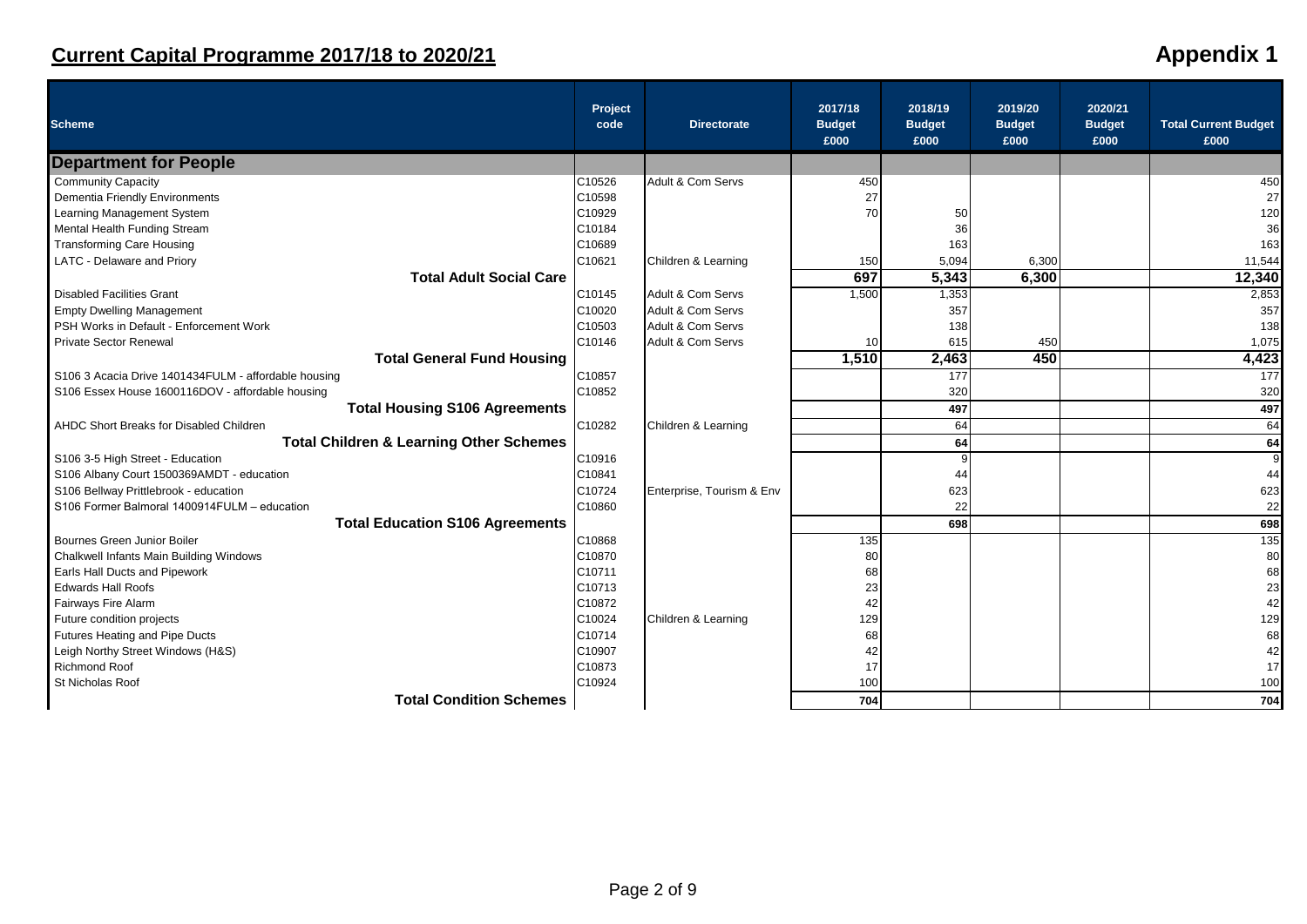| <b>Scheme</b>                                     | Project<br>code | <b>Directorate</b>  | 2017/18<br><b>Budget</b><br>£000 | 2018/19<br><b>Budget</b><br>£000 | 2019/20<br><b>Budget</b><br>£000 | 2020/21<br><b>Budget</b><br>£000 | <b>Total Current Budget</b><br>£000 |
|---------------------------------------------------|-----------------|---------------------|----------------------------------|----------------------------------|----------------------------------|----------------------------------|-------------------------------------|
| Devolved Formula Capital                          | C10014          | Children & Learning | 173                              |                                  |                                  |                                  | 173                                 |
| Total Devolved Formula Capital                    |                 |                     | 173 <sub>l</sub>                 |                                  |                                  |                                  | 173                                 |
| Small Friends Expansion                           | C10863          |                     | 60                               |                                  |                                  |                                  | 60                                  |
| Friars Primary School                             | C10864          |                     | 332                              |                                  |                                  |                                  | 332                                 |
| <b>Edwards Hall</b>                               | C10865          |                     | 144                              |                                  |                                  |                                  | 144                                 |
| <b>Total Early Years</b>                          |                 |                     | 536                              |                                  |                                  |                                  | 536                                 |
| Expansion of 2 yr old Childcare Places            | C10558          |                     | 65                               |                                  |                                  |                                  | 65                                  |
| School Improvement and Provision of School Places | C10475          | Children & Learning | 5,589                            | 12,695                           | 8,579                            | 3,425                            | 30,288                              |
| SEN Improvement and Provision of School Places    | C10910          |                     | 74                               |                                  |                                  |                                  | 74                                  |
| <b>Total Primary and Secondary School Places</b>  |                 |                     | 5,728                            | 12,695                           | 8,579                            | 3,425                            | 30,427                              |
| <b>Total Department for People</b>                |                 |                     | 9,348                            | 21,760                           | 15,329                           | 3,425                            | 49,862                              |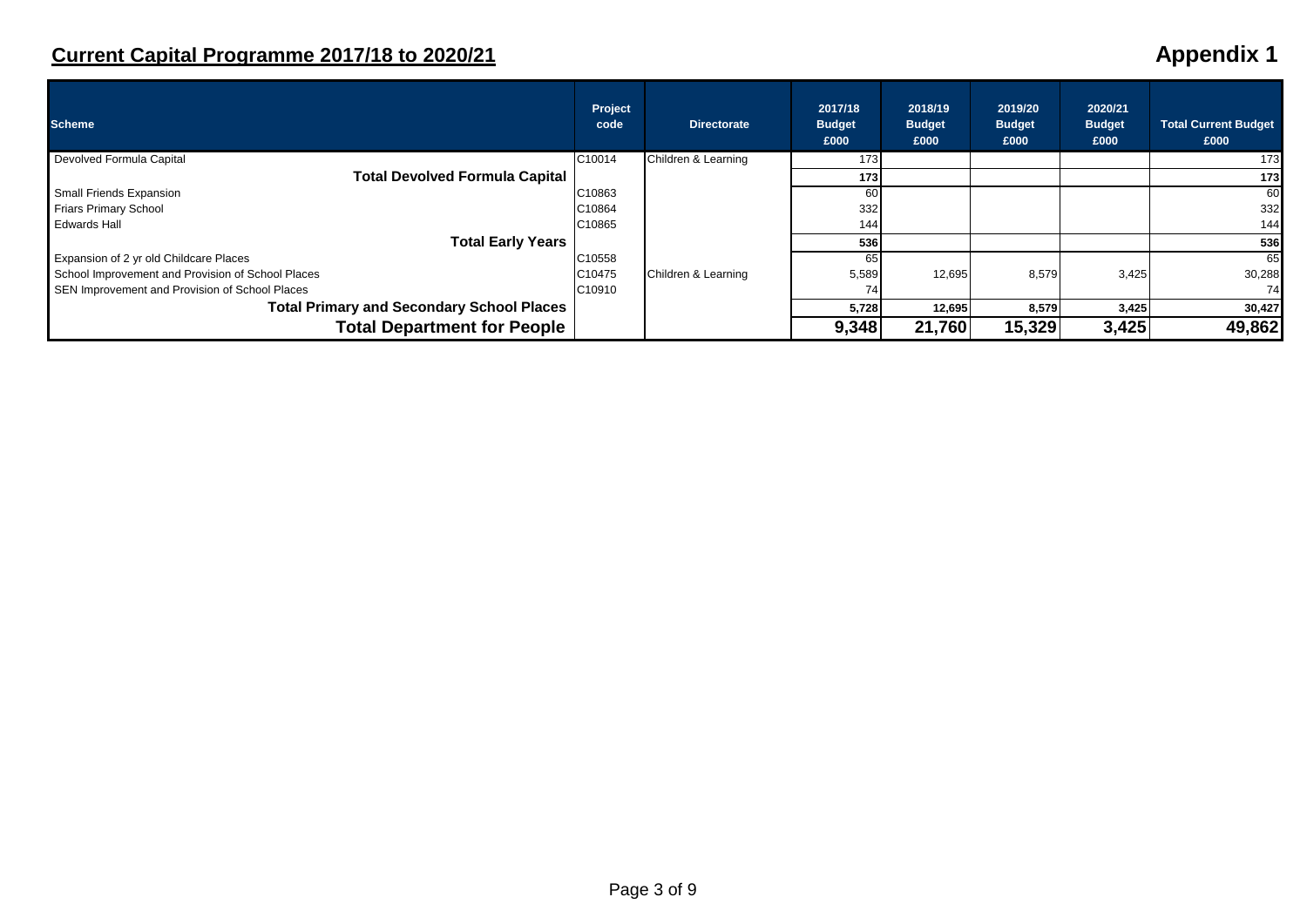| <b>Scheme</b>                                                                 | Project<br>code | <b>Directorate</b> | 2017/18<br><b>Budget</b> | 2018/19<br><b>Budget</b> | 2019/20<br><b>Budget</b> | 2020/21<br><b>Budget</b> | <b>Total Current Budget</b> |
|-------------------------------------------------------------------------------|-----------------|--------------------|--------------------------|--------------------------|--------------------------|--------------------------|-----------------------------|
| <b>Department for Place</b>                                                   |                 |                    | £000                     | £000                     | £000                     | £000                     | £000                        |
| <b>Belfairs Swim Centre</b>                                                   | C10623          |                    | 3                        | 40                       |                          |                          | 43                          |
| <b>Belfairs Woodland Centre Project</b>                                       | C10502          | Adult & Com Servs  | 15                       |                          |                          |                          | 15                          |
| Chase Sports & Fitness Centre - Fire Alarm                                    | C10732          |                    |                          |                          |                          |                          |                             |
| Chase Sports and Fitness Centre - Lighting Fitting Replacement                | C10875          |                    | 70                       |                          |                          |                          | 70                          |
| Southchurch Park Bowls Pavillion                                              | C10739          |                    |                          | 20                       |                          |                          | 20                          |
| Southend Cliffs - Replacement of Handrails                                    | C10881          |                    | 45                       |                          |                          |                          | 45                          |
| Southend Leisure and Tennis Centre - Building Management System (BMS) Control | C10882          |                    | 100                      |                          |                          |                          | 100                         |
| Wheeled Sports Facility Central Southend Area                                 | <b>New</b>      |                    |                          | 25                       | 225                      |                          | 250                         |
| <b>Total Leisure</b>                                                          |                 |                    | 237                      | 85                       | 225                      |                          | 547                         |
| Chalkwell Park and Priory Park Tennis Courts                                  | C10682          |                    | 52                       |                          |                          |                          | 52                          |
| Hard Surface Path Improvements                                                | C10566          |                    | 13                       |                          |                          |                          | 13                          |
| <b>Playground Gates</b>                                                       | C10779          |                    | 64                       | 64                       |                          |                          | 128                         |
| Replacement and Upgrade of Parks Furniture                                    | C10879          |                    | 30                       | 30                       | 30                       | 30                       | 120                         |
| Replacement of Play Equipment                                                 | C10780          |                    | 57                       | 50                       |                          |                          | 107                         |
| Sidmouth Park - Replacement of Play Equipment                                 | C10880          |                    | 75                       |                          |                          |                          | 75                          |
| Southchurch Park Tow Path                                                     | C10781          |                    | 200                      | 50                       |                          |                          | 250                         |
| <b>Total Parks</b>                                                            |                 |                    | 491                      | 194                      | 30 <sup>l</sup>          | 30 <sup>1</sup>          | 745                         |
| Leigh Library Gardens - urgent works                                          | C10925          |                    | 25                       |                          |                          |                          | 25                          |
| <b>Library Review</b>                                                         | C10624          |                    | 30                       | 156                      |                          |                          | 186                         |
| <b>Total Libraries</b>                                                        |                 |                    | 55                       | 156                      |                          |                          | 211                         |
| Cliffs Pavilion - External Refurbishment works                                | C10876          |                    | 70                       | 250                      |                          |                          | 320                         |
| Palace Theatre - Air Handling Units                                           | C10782          |                    | 13                       | 220                      |                          |                          | 233                         |
| Palace Theatre Boilers Replacement                                            | C10877          |                    | 125                      |                          |                          |                          | 125                         |
| Palace Theatre - Replacement of Asbestos Stage Safety Curtain                 | C10878          |                    | 25                       | 75                       |                          |                          | 100                         |
| Palace Theatre - Replacement of External Windows                              | C10725          |                    |                          |                          |                          |                          |                             |
| <b>Total Theatres</b>                                                         |                 |                    | 235                      | 545                      |                          |                          | 780                         |
| <b>Central Museum Works</b>                                                   | C10867          |                    | 30                       | 220                      |                          |                          | 250                         |
| New Museum - Gateway Review                                                   | C10776          |                    | 750                      | 750                      |                          |                          | 1,500                       |
| <b>Prittlewell Prince Research</b>                                            | C10043          | Adult & Com Servs  |                          | 38                       |                          |                          | 38                          |
| <b>Prittlewell Prince Storage</b>                                             | C10696          |                    |                          | 35                       |                          |                          | 35                          |
| <b>Total Museums</b>                                                          |                 |                    | 780                      | 1,043                    |                          |                          | 1,823                       |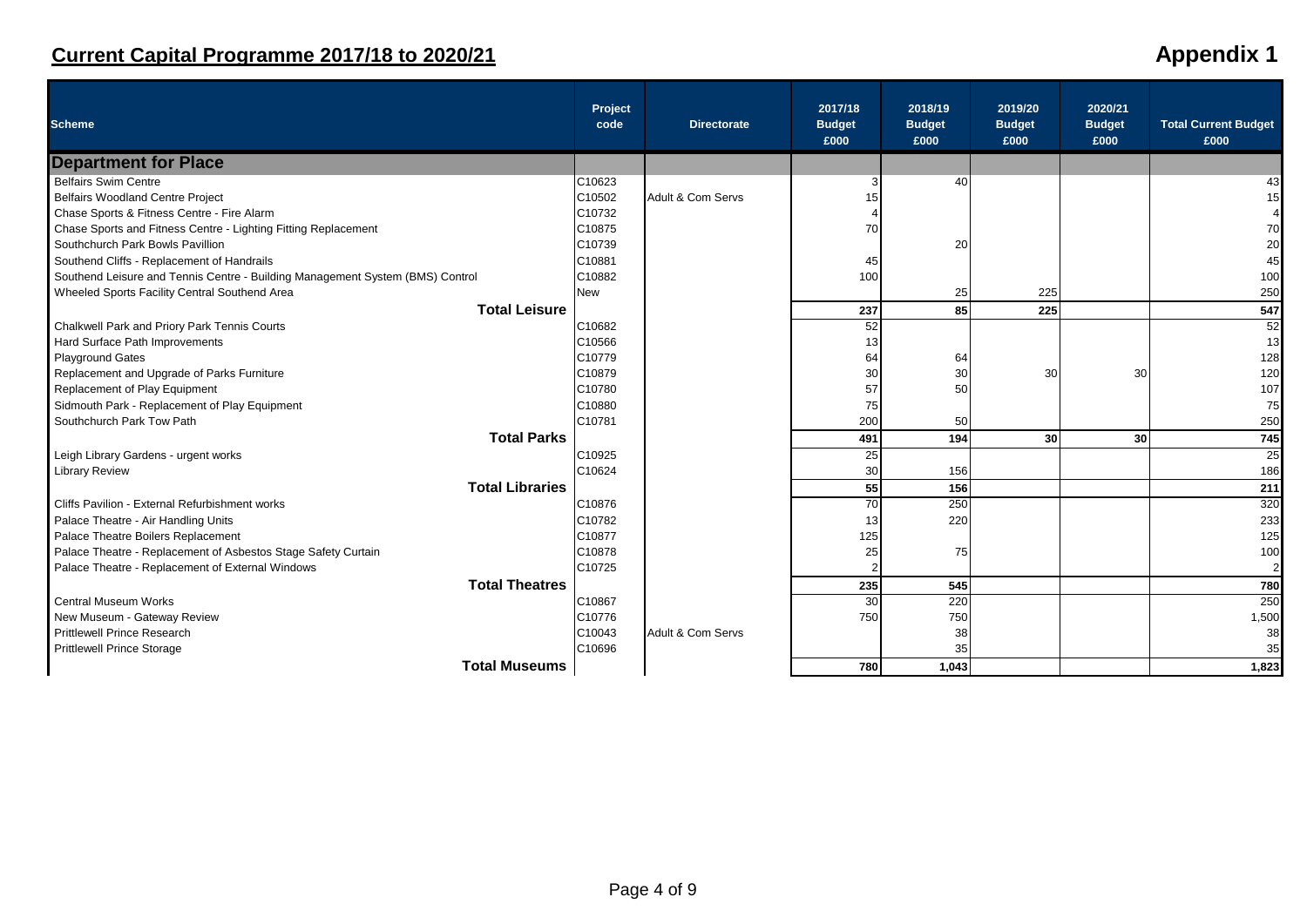| <b>Scheme</b>                                                   | Project<br>code | <b>Directorate</b>        | 2017/18<br><b>Budget</b><br>£000 | 2018/19<br><b>Budget</b><br>£000 | 2019/20<br><b>Budget</b><br>£000 | 2020/21<br><b>Budget</b><br>£000 | <b>Total Current Budget</b><br>£000 |
|-----------------------------------------------------------------|-----------------|---------------------------|----------------------------------|----------------------------------|----------------------------------|----------------------------------|-------------------------------------|
| <b>ASO Machinery Purchase</b>                                   | C10731          |                           |                                  |                                  |                                  |                                  |                                     |
| <b>Belton Hills Steps</b>                                       | C10777          |                           | 30                               | 1,467                            |                                  |                                  | 1,497                               |
| Energy Improvements in Culture Property Assets                  | C10565          |                           | 55                               |                                  |                                  |                                  | 110                                 |
| "Make Southend Sparkle" Initiative                              | C10778          |                           | 10                               | 10                               |                                  |                                  | 20                                  |
| <b>Property Refurbishment Programme</b>                         | C10626          |                           | 310                              | 500                              | 500                              |                                  | 1,310                               |
| <b>Pump Priming Budget</b>                                      | C10044          | Adult & Com Servs         |                                  | 328                              |                                  |                                  | 333                                 |
| War Memorials within the Borough                                | C10569          |                           |                                  |                                  |                                  |                                  |                                     |
| <b>Total Other Culture</b>                                      |                 |                           | 418                              | 2,360                            | 500                              |                                  | 3,278                               |
| S106 23/04/2015 Hinguar and Saxon - public art contribution     | C10845          |                           | 18                               |                                  |                                  |                                  | 18                                  |
| S106 Ajax Works 0300130ful - landscaping maintenance            | C10199          | Enterprise, Tourism & Env |                                  |                                  |                                  |                                  |                                     |
| S106 Albany Court 1500369AMDT - public art contribution         | C10846          |                           | 26                               |                                  |                                  |                                  | 26                                  |
| S106 Avenue Works 1401968AMDT - Public Art                      | C10801          |                           |                                  | 15                               |                                  |                                  | 15                                  |
| S106 Former Balmoral 1400914FULM - public art contribution      | C10861          |                           |                                  |                                  |                                  |                                  |                                     |
| S106 Bellway Prittlebrook 1400943FULM - Local play facilities   | C10804          |                           | 15                               |                                  |                                  |                                  |                                     |
| S106 Former College 1000225FUL - Tree Replacement               | C10207          | Enterprise, Tourism & Env | 11                               |                                  |                                  |                                  |                                     |
| S106 Garrison 0000777 Deposit - information boards              | C10811          |                           |                                  |                                  |                                  |                                  |                                     |
| S106 Garrison 0000777 Deposit - Junior Play Area maintenance    | C10812          |                           |                                  |                                  |                                  |                                  |                                     |
| S106 Garrison 0000777 Deposit - Toddler Play Area maintenance   | C10815          |                           |                                  |                                  |                                  |                                  |                                     |
| S106 Garrison Park Store                                        | C10188          | Enterprise, Tourism & Env |                                  |                                  |                                  |                                  |                                     |
| S106 Lifstan Way 0000273 Out - Open Space Maintenance           | C10269          |                           | 10                               | 72                               |                                  |                                  | 82                                  |
| S106 North Shoebury Road 0301504out - Public Art                | C10819          |                           | 74                               |                                  |                                  |                                  | 74                                  |
| S106 North Shoebury Road 0301504out - Shoebury Park Enhancement | C10205          | Enterprise, Tourism & Env | 72                               |                                  |                                  |                                  | 72                                  |
| S106 North Shoebury Road 0301504out - Shoebury Park Maintenance | C10820          |                           | 39                               | 33                               | 231                              |                                  | 303                                 |
| S106 Sunlight Ldry 1400411FULM - Public Art                     | C10821          |                           |                                  |                                  |                                  |                                  | 14                                  |
| <b>Total Culture S106 Agreements</b>                            |                 |                           | 301                              | 124                              | 231                              |                                  | 656                                 |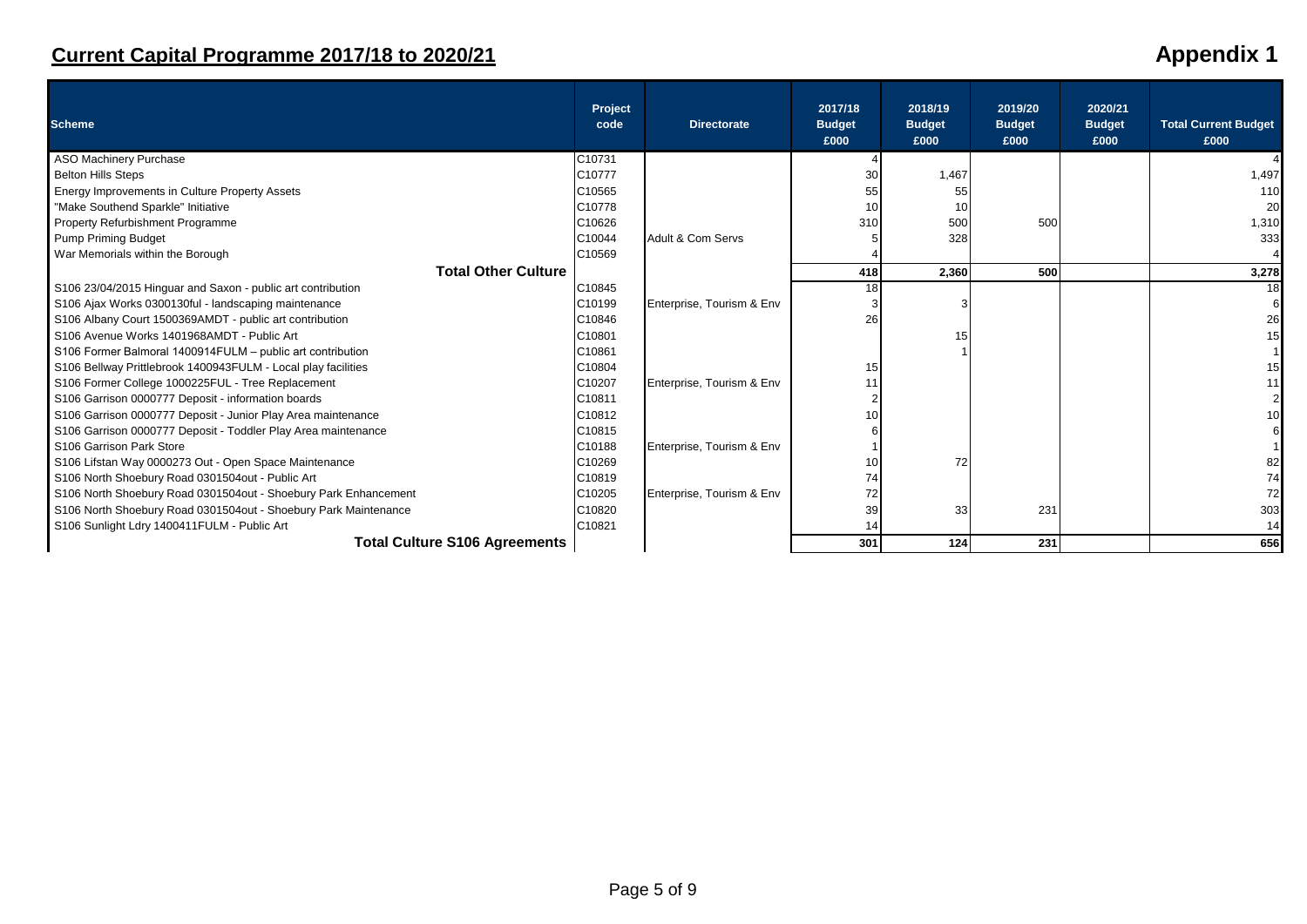| <b>Scheme</b>                                                                                   | Project<br>code | <b>Directorate</b>      | 2017/18<br><b>Budget</b><br>£000 | 2018/19<br><b>Budget</b><br>£000 | 2019/20<br><b>Budget</b><br>£000 | 2020/21<br><b>Budget</b><br>£000 | <b>Total Current Budget</b><br>£000 |
|-------------------------------------------------------------------------------------------------|-----------------|-------------------------|----------------------------------|----------------------------------|----------------------------------|----------------------------------|-------------------------------------|
| Barracuda Replacement                                                                           | C10756          |                         | 30                               |                                  |                                  |                                  | 30                                  |
| <b>DEFRA</b> Inspire III                                                                        | C10640          |                         |                                  |                                  |                                  |                                  |                                     |
| Digitisation of Paper Records                                                                   | C10896          |                         |                                  | 45                               |                                  |                                  | 46                                  |
| <b>ICT Priority Works</b>                                                                       | C10767          |                         |                                  | 100                              |                                  |                                  | 100                                 |
| ICT - Core Application and Database Migration                                                   | C10895          |                         |                                  | 75                               |                                  |                                  | 75                                  |
| ICT Capita One Enhancements/Developments                                                        | C10633          |                         |                                  |                                  |                                  |                                  |                                     |
| ICT - Childrens and Adults Social Care - Development of the Liquid Logic Case Management System | C10637          |                         | 1,433                            | 260                              |                                  |                                  | 1,693                               |
| <b>ICT Core Infrastructure</b>                                                                  | C10575          |                         | 180                              |                                  |                                  |                                  | 180                                 |
| ICT - Central Government IT Security Compliance                                                 | C10898          |                         | 35                               | 115                              |                                  |                                  | 150                                 |
| ICT - Intelligence Hub                                                                          | C10904          |                         | 67                               | 450                              |                                  |                                  | 517                                 |
| ICT - Digitally Enable the Council Offices                                                      | C10897          |                         | 80                               | 40                               |                                  |                                  | 120                                 |
| <b>ICT Enterprise Agreement</b>                                                                 | C10636          |                         | 280                              | 280                              | 280                              |                                  | 840                                 |
| ICT - Mobile Working and Enterprise Mobility                                                    | C10899          |                         | 40                               | 45                               |                                  |                                  | 85                                  |
| ICT - Phones Migration and Re-Tender                                                            | C10900          |                         |                                  | 80                               |                                  |                                  | 80                                  |
| ICT Rolling Replacement Programme                                                               | C10576          |                         | 200                              | 200                              | 200                              |                                  | 600                                 |
| ICT Southend and Schools Network Migration                                                      | C10912          |                         | 20                               |                                  |                                  |                                  | 20                                  |
| ICT - Southend Network Monitoring Equipment                                                     | C10901          |                         | 40                               | 20                               |                                  |                                  | 60                                  |
| ICT - Upgrade of Capacity of Internet                                                           | C10902          |                         | 150                              |                                  |                                  |                                  | 150                                 |
| ICT - Upgrade of Enterprise Resource Planning (ERP) System                                      | C10903          |                         | 75                               |                                  |                                  |                                  | 75                                  |
| Mobile Device End Point Protection Replacement                                                  | C10768          |                         |                                  | 90                               |                                  |                                  | 90                                  |
| Place - Culture - Hardware in Libraries                                                         | C10764          |                         | c                                |                                  |                                  |                                  |                                     |
|                                                                                                 | C10758          |                         | 30                               |                                  |                                  |                                  | 30                                  |
| Place - Culture and Enterprise and Tourism - EPOS System                                        | C10578          |                         |                                  |                                  |                                  |                                  | 18                                  |
| Replacement and Enhancement to Cash Receipting System                                           |                 |                         |                                  | 18                               |                                  |                                  |                                     |
| Software Licencing                                                                              | C10426          | <b>Support Services</b> | 349                              | 320                              | 320                              |                                  | 989                                 |
| Websense Replacement                                                                            | C10770          |                         | 30                               |                                  |                                  |                                  | 30                                  |
| Wireless Borough/City Deal                                                                      | C10580          |                         |                                  | 335                              |                                  |                                  | 343                                 |
| <b>Total ICT Programme</b>                                                                      |                 |                         | 3,068                            | 2,473                            | 800                              |                                  | 6,341                               |
| Airport Business Park (including Local Growth Fund)                                             | C10261          | <b>Support Services</b> | 6,117                            | 11,653                           | 10,191                           | 3,237                            | 31,198                              |
| City Deal - Incubation Centre                                                                   | C10668          |                         | 34                               |                                  |                                  |                                  | 34                                  |
| Better Queensway - Regeneration                                                                 | C10747          |                         | 628                              | 575                              |                                  |                                  | 1,203                               |
| Queensway - Ground Penetrating Radar                                                            | C10745          |                         | c                                |                                  |                                  |                                  | g                                   |
| <b>Resorts Assets</b>                                                                           | C10883          |                         | 50                               |                                  |                                  |                                  | 50                                  |
| <b>Total Enterprise, Tourism &amp; Regeneration</b>                                             |                 |                         | 6,838                            | 12,228                           | 10,191                           | 3,237                            | 32,494                              |
| Pier Hill Lifts Tower Leaks                                                                     | C10856          |                         |                                  |                                  |                                  |                                  |                                     |
| Southend Pier - Bearing Refurbishment (Phase One)                                               | C10885          |                         | 500                              | 500                              |                                  |                                  | 1,000                               |
| Southend Pier - Condition Works Engineers                                                       | C10697          |                         | 825                              | 792                              | 967                              |                                  | 2.584                               |
| Southend Pier - Condition Works Surveyors                                                       | C10918          |                         | 230                              | 343                              | 518                              |                                  | 1,091                               |
| Southend Pier - Pier Entrance Enhancement                                                       | C10887          |                         | 150                              | 150                              |                                  |                                  | 300                                 |
| Southend Pier - Pier View Gallery                                                               | C10855          |                         | 198                              |                                  |                                  |                                  | 198                                 |
| Southend Pier - Pier Pavilion Platform Detailed Design (Gateway Review One)                     | C10884          |                         | 125                              | 125                              |                                  |                                  | 250                                 |
| Southend Pier - Prince George Extension (Phase Two)                                             | C10905          |                         | 200                              | 1,689                            | 750                              |                                  | 2,639                               |
| Southend Pier - Structural Works                                                                | <b>NEW</b>      |                         |                                  |                                  |                                  | 500                              | 500                                 |
| Southend Pier - Timber Outer Pier Head                                                          | C10886          |                         | 250                              | 5,250                            | 2,500                            |                                  | 8,000                               |
| <b>Total Southend Pier</b>                                                                      |                 |                         | 2.479                            |                                  | 4.735                            |                                  |                                     |
|                                                                                                 |                 |                         |                                  | 8.849                            |                                  | 500                              | 16.563                              |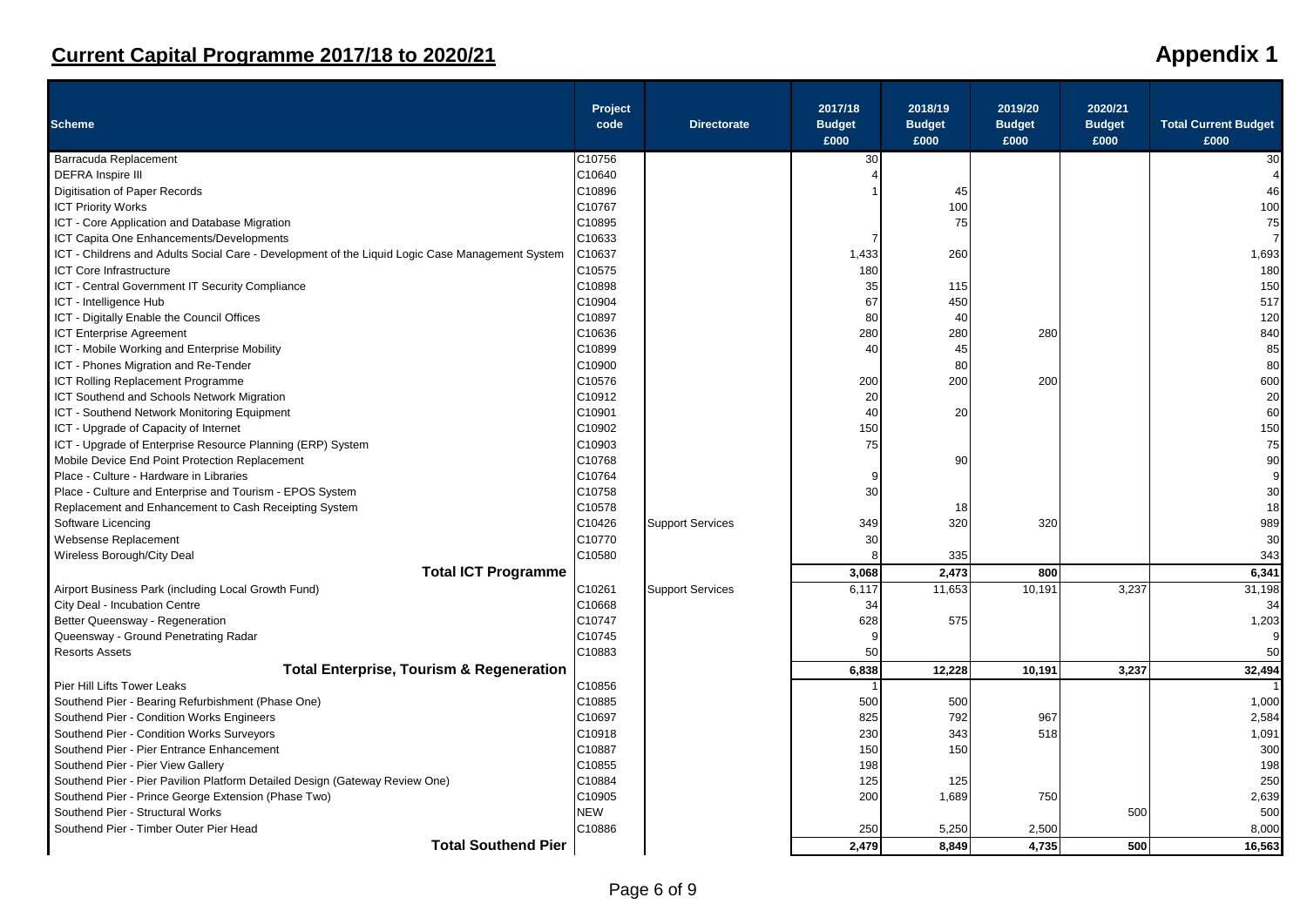| <b>Scheme</b>                                                               | Project<br>code | <b>Directorate</b>        | 2017/18<br><b>Budget</b> | 2018/19<br><b>Budget</b> | 2019/20<br><b>Budget</b> | 2020/21<br><b>Budget</b> | <b>Total Current Budget</b> |
|-----------------------------------------------------------------------------|-----------------|---------------------------|--------------------------|--------------------------|--------------------------|--------------------------|-----------------------------|
|                                                                             |                 |                           | £000                     | £000                     | £000                     | £000                     | £000                        |
| Cliff Slip Investigation Works                                              | C10784          |                           | 30                       | 246                      |                          |                          | 276                         |
| Coastal Defence (Shoebury Common Sea Defence Scheme)                        | C10011          | Enterprise, Tourism & Env | 50                       | 200                      | 3,795                    | 200                      | 4,245                       |
| Improving Resilience of the Borough to Flooding from Extreme Weather Events | C10888          |                           | 125                      | 125                      |                          |                          | 250                         |
| Southend Highway Flood Reduction and Resilience Improvement Scheme          | C10921          |                           |                          | 565                      |                          |                          | 565                         |
| Southend Shoreline Strategy                                                 | C10843          | Enterprise, Tourism & Env | 72                       |                          |                          |                          | 72                          |
| <b>Total Coastal Defence and Foreshore</b>                                  |                 |                           | 277                      | 1,136                    | 3,795                    | 200                      | 5,408                       |
| Carriageways and Footways Improvements                                      | C10786          |                           | 1,007                    | 1,000                    | 1,000                    |                          | 3,007                       |
| <b>Cinder Path</b>                                                          | C10115          | Enterprise, Tourism & Env |                          | 100                      | 702                      |                          | 802                         |
| Gaist Highways Asset Management Project                                     | C10785          |                           | 20                       |                          |                          |                          | 20                          |
| Highways Maintenance - Potholes                                             | C10588          |                           | 102                      | 65                       | 65                       | 65                       | 297                         |
| Highways Planned Maintenance Investment                                     | C10029          | Enterprise, Tourism & Env | 682                      |                          |                          |                          | 682                         |
| National Productivity Investment Fund                                       | C10889          |                           | 459                      |                          |                          |                          | 459                         |
| Prittlebrook Greenway - Undermining                                         | C10923          |                           | 75                       |                          |                          |                          | 75                          |
| <b>Street Lighting Renewal</b>                                              | C10061          | Enterprise, Tourism & Env | 4,014                    |                          |                          |                          | 4,014                       |
| <b>Total Highways &amp; Infrastructure</b>                                  |                 |                           | 6,359                    | 1,165                    | 1,767                    | 65                       | 9,356                       |
| S106 22-23 The Leas 0700820FULM - bus service contribution                  | C10832          |                           | 43                       |                          |                          |                          | 43                          |
| S106 Former Coll 0801062FULM - Transport Contribution                       | C10203          | Enterprise, Tourism & Env | 8                        |                          |                          |                          |                             |
| S106 Essex House 1500521FULM - bus stop improvement                         | C10793          |                           | 3                        |                          |                          |                          |                             |
| S106 Premier Inn 1300835FULM - Bus Stop Improvement                         | C10653          |                           | 5                        |                          |                          |                          |                             |
| S106 Former College 1500803BC4M - parking survey contribution               | C10893          |                           | 10                       |                          |                          |                          | 10                          |
| S106 285 Sutton Rd 1100087FULM - Highway Works                              | C10796          |                           | 15                       |                          |                          |                          | 15                          |
| S106 Avenue Works 1401968AMDT - cycleway improvement                        | C10727          |                           |                          |                          |                          |                          |                             |
| S106 Bellway Prittlebrook 1400943FULM - TRO Contribution                    | C10808          |                           |                          |                          |                          |                          |                             |
| S106 High Works Shoe Garrison                                               | C10213          | Enterprise, Tourism & Env | $\overline{2}$           |                          |                          |                          |                             |
| S106 Albany Court 1500369AMDT - signage contribution                        | C10842          |                           | 10                       |                          |                          |                          | 10                          |
| S106 Hinguar 1401672BC4M - highway contribution                             | C10851          |                           | 5                        |                          |                          |                          |                             |
| S106 North Road and Salisbury Ave 1200056 - Highway Works Contribution      | C10816          |                           |                          |                          |                          |                          |                             |
| S106 Sunlight Ldry 1400411FULM - Highway Works                              | C10686          |                           | $\overline{c}$           |                          |                          |                          |                             |
| S106 Texsol Kenway 1500468FULM - highway                                    | C10849          |                           | 13                       |                          |                          |                          | 13                          |
| S106 Texsol Kenway 1500468FULM - public realm contribution                  | C10858          |                           | 14                       |                          |                          |                          | 14                          |
| S106 Seec 0200500ful - Highway Works                                        | C10073          | Enterprise, Tourism & Env | 104                      |                          |                          |                          | 104                         |
| S106 Univ H-Way0401561ful                                                   | C10196          | Enterprise, Tourism & Env |                          |                          |                          |                          | 4                           |
| <b>Total Highways S106 Agreements</b>                                       |                 |                           | 246                      |                          |                          |                          | 246                         |
| Car Park Infrastructure Improvements                                        | C10787          |                           | 304                      |                          |                          |                          | 304                         |
| Car Parks Upgrade                                                           | C10151          | Enterprise, Tourism & Env | 33                       |                          |                          |                          | 33                          |
| Improved Car Park Signage and Guidance Systems                              | C10890          | Enterprise, Tourism & Env | 155                      | 305                      | 25                       |                          | 485                         |
| <b>Total Parking Management</b>                                             |                 |                           | 492                      | 305                      | 25                       |                          | 822                         |
| S38/S278 Airport 0901960 Fulm                                               | C10275          | Enterprise, Tourism & Env | 20                       | 80                       |                          |                          | 100                         |
| S38 Bellway Homes 14/00943/fulm                                             | C10746          |                           | 7                        | 78                       |                          |                          | 85                          |
| S38 Old Hinguar School                                                      | C10859          |                           |                          |                          |                          |                          | $\overline{7}$              |
| S78 Bellway Homes 14/00943/fulm                                             | C10730          |                           |                          | 3                        |                          |                          | 10                          |
| S38 Fossetts Farm Bridleway                                                 | C10193          | Enterprise, Tourism & Env | 20                       | 64                       |                          |                          | 84                          |
| S38 Garrison NBP Road Supp Fee                                              | C10267          | Enterprise, Tourism & Env | q                        |                          |                          |                          | 9                           |
| S38 Inspection Magazine Rd                                                  | C10190          | Enterprise, Tourism & Env |                          |                          |                          |                          |                             |
| Total S38, S278 & S78 Agreements                                            |                 |                           | 75                       | 225                      |                          |                          | 300                         |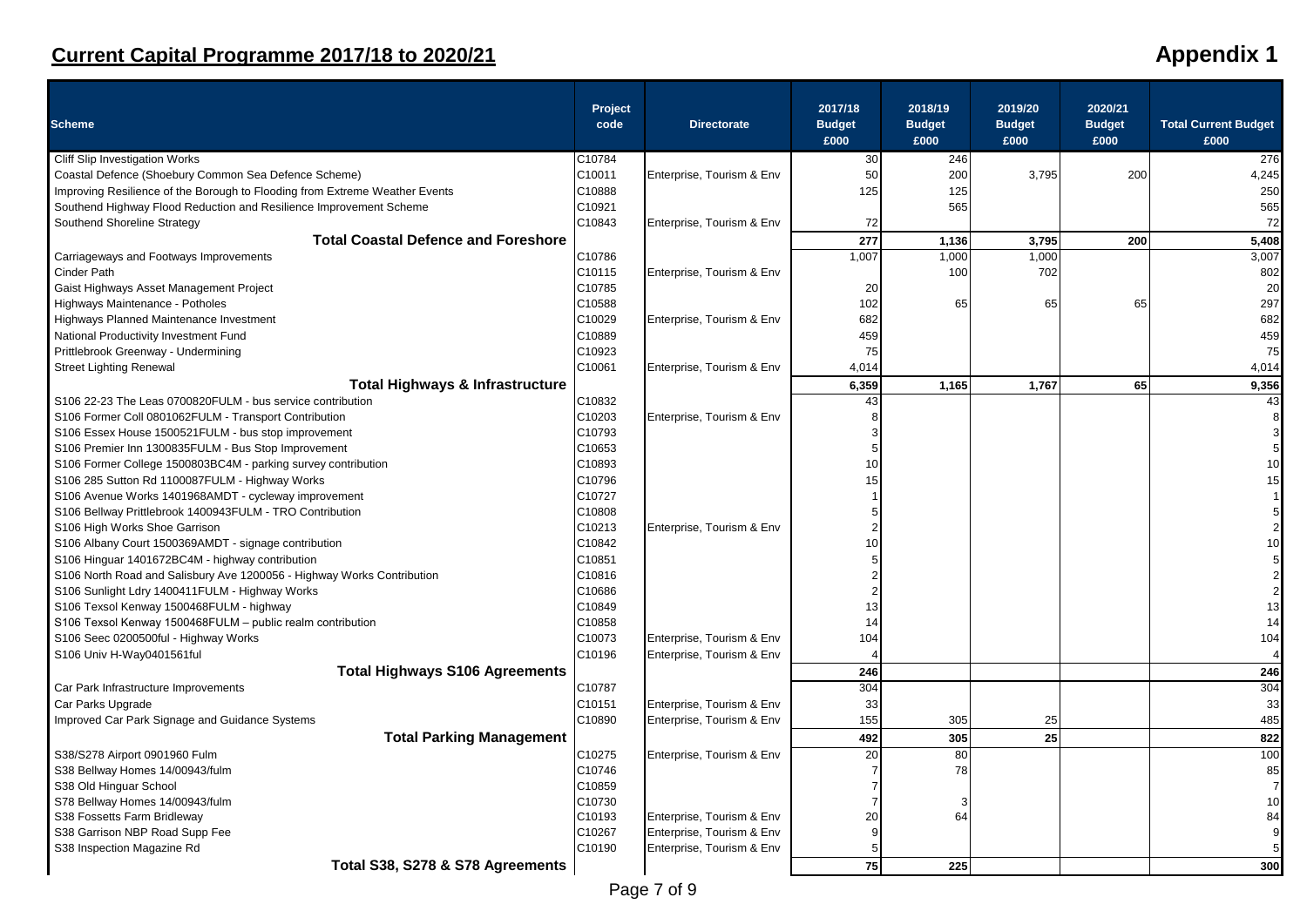| <b>Scheme</b>                                                                              | Project<br>code | <b>Directorate</b>        | 2017/18<br><b>Budget</b><br>£000 | 2018/19<br><b>Budget</b><br>£000 | 2019/20<br><b>Budget</b><br>£000 | 2020/21<br><b>Budget</b><br>£000 | <b>Total Current Budget</b><br>£000 |
|--------------------------------------------------------------------------------------------|-----------------|---------------------------|----------------------------------|----------------------------------|----------------------------------|----------------------------------|-------------------------------------|
| LTP (Integrated Transport block) - Bridge Strengthening                                    | C10512          | Enterprise, Tourism & Env | 171                              | 821                              | 350                              | 350                              | 1,692                               |
| LTP (Integrated Transport block) - Better Sustainable Transport                            | C10384          | Enterprise, Tourism & Env | 200                              | 600                              | 400                              | 400                              | 1,600                               |
| LTP (Integrated Transport block) - Better Networks                                         | C10671          |                           | 163                              | 664                              | 400                              | 400                              | 1,627                               |
| LTP (Integrated Transport block) - Traffic Management Schemes                              | C10513          | Enterprise, Tourism & Env | 475                              | 400                              | 400                              | 400                              | 1,675                               |
| LTP (Integrated Transport block) - Traffic Control Systems                                 | C10470          | Enterprise, Tourism & Env | 70                               | 332                              | 201                              | 201                              | 804                                 |
| LTP - Maintenance                                                                          | C10076          | Enterprise, Tourism & Env | 619                              | 831                              | 621                              | 621                              | 2,692                               |
| LTP - Maintenance - Street Lighting                                                        | C10708          |                           |                                  | 150                              | 150                              | 150                              | 450                                 |
| <b>Total Local Transport Plan</b>                                                          |                 |                           | 1,698                            | 3,798                            | 2,522                            | 2,522                            | 10,540                              |
| Local Growth Fund - A127 Growth Corridor                                                   | C10699          |                           | 1,657                            | 6,060                            | 3,120                            | 3,000                            | 13,837                              |
| Local Growth Fund - Southend Central Area Action Plan (SCAAP) Growth Point (Non-Transport) | C10701          |                           |                                  | 500                              | 1,000                            | 4,480                            | 5,980                               |
| Local Growth Fund - Southend Central Area Action Plan (SCAAP) Growth Point (Transport)     | C10702          |                           | 1,925                            | 2,275                            | 2,000                            |                                  | 6,200                               |
| <b>Total Local Growth Fund</b>                                                             |                 |                           | 3,582                            | 8,835                            | 6,120                            | 7,480                            | 26,017                              |
| A127 Junction Improvements                                                                 | C10553          | Enterprise, Tourism & Env | 102                              | 300                              |                                  |                                  | 402                                 |
| <b>HCA Progress Road</b>                                                                   | C10254          |                           | 18                               |                                  |                                  |                                  | 18                                  |
| Southend Transport Model                                                                   | C10058          | Enterprise, Tourism & Env | 30                               | 40                               |                                  |                                  | 70                                  |
| Travel Centre - Bus Service Provision in the Town Centre                                   | C10892          | Enterprise, Tourism & Env | 50                               |                                  |                                  |                                  | 50                                  |
| <b>Total Transport</b>                                                                     |                 |                           | 200                              | 340                              |                                  |                                  | 540                                 |
| <b>CCTV Equipment Renewal</b>                                                              | C10894          | Enterprise, Tourism & Env | 20                               | 400                              |                                  |                                  | 420                                 |
| <b>Total Community Safety</b>                                                              |                 |                           | 20                               | 400                              |                                  |                                  | 420                                 |
| S106 Audley Court 0200874 Ful - CCTV                                                       | C10276          |                           |                                  | 10                               |                                  |                                  | 10                                  |
| S106 Garrison 0000777 Depost - CCTV                                                        | C10810          |                           |                                  |                                  |                                  |                                  |                                     |
| <b>Total Community Safey S106 Agreements</b>                                               |                 |                           |                                  | 11                               |                                  |                                  | 11                                  |
| Beecroft and Central Museum Energy Project                                                 | C10738          |                           | 270                              |                                  |                                  |                                  | 270                                 |
| Civic Centre Boilers - Low Loss Header                                                     | C10676          |                           | 20                               |                                  |                                  |                                  | 20                                  |
| Civic Centre CHP/Lifts Feasibility                                                         | C10930          |                           |                                  |                                  |                                  |                                  |                                     |
| Civic Centre Lifts Regeneration                                                            | C10931          |                           | 33                               |                                  |                                  |                                  | 33                                  |
| <b>Energy Efficiency Projects</b>                                                          | C10788          |                           | 33                               | 765                              |                                  |                                  | 798                                 |
| LED Lighting - Civic Centre Underground Car Park                                           | C10662          |                           | 19                               |                                  |                                  |                                  | 19                                  |
| Old Beecroft Ground Source Heat Pump Feasibility                                           | C10932          |                           | 15                               |                                  |                                  |                                  | 15                                  |
| Pier Energy Efficience Scheme                                                              | C10933          |                           | 64                               |                                  |                                  |                                  | 64                                  |
| Solar PV Projects                                                                          | C10789          |                           | 35                               | 924                              |                                  |                                  | 959                                 |
| Schools and Council Buildings Solar PV                                                     | C10740          |                           | 106                              | 214                              |                                  |                                  | 320                                 |
| <b>Total Energy Saving</b>                                                                 |                 |                           | 600                              | 1,903                            |                                  |                                  | 2,503                               |
| <b>Total Deparment for Place</b>                                                           |                 |                           | 28,451                           | 46,175                           | 30,941                           | 14,034                           | 119,601                             |
| <b>Total General Fund Capital Schemes</b>                                                  |                 |                           | 55,733                           | 73,540                           | 50,945                           | 22,799                           | 203,017                             |